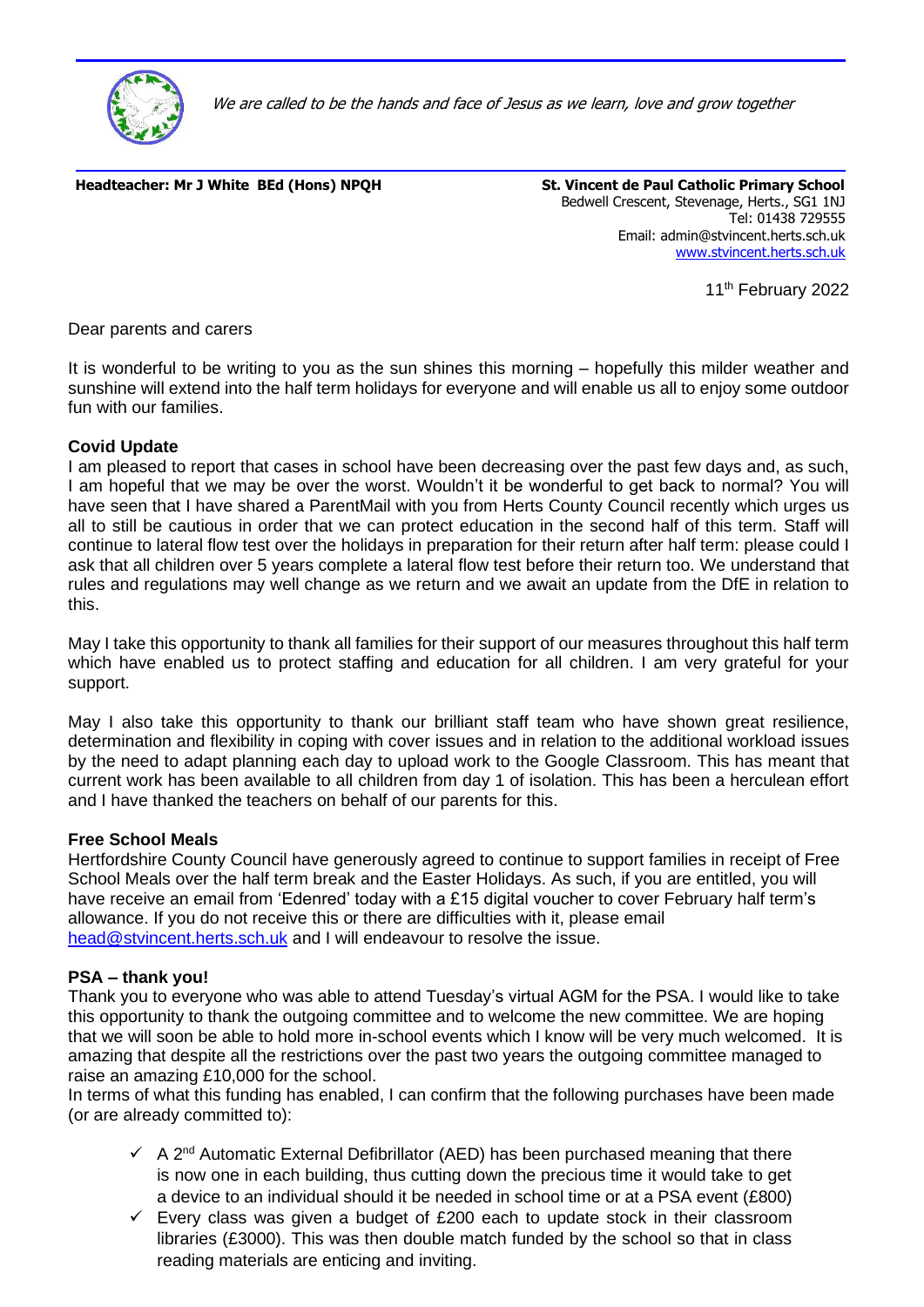- $\checkmark$  A large 'grit bin' has been purchased for each year group to contain their outdoor play equipment (£1400)
- $\checkmark$  On Tuesday and Friday of this week our school parliament met to discuss each year group's £200 budget to spend on equipment to fill their playtime bins with. The children have been busy consulting with their peers about what they want and will then be responsible for looking after it (£3000)

### **Thank you to all who have contributed precious funds and time – it is very much appreciated.**

As a new committee takes over, we will be looking to raise funds towards a new Reading Scheme across EYFS and KS1. We will also be hoping to fundraise towards the furnishing and resourcing of our St Joseph's Workshop (the cedar clad building on the edge of the KS1 playground) I know that the PSA will play a huge role in the bringing together of community on site again at various events. This act of rebuilding community and re-inviting parents will be as important, if not more, than the actual fundraising efforts. I look forward to working with the new committee to achieve these key aims.

### **Lenten efforts**

The second week after we return marks the start of Lent, the Church's great season of preparation for Easter. This will be marked in school in a variety of ways. One way will include 'Food Bank Friday' where we will be asking pupils to bring in items that will support those in need locally. More details will follow when we return.

### **Staffing: farewells and welcomes**

Today we have said farewell and good luck to Miss Deschamps who leaves her role as 1:1 teaching assistant after a number of years at the school. We thank Miss Deschamps for her support for individual pupils and the school community. Miss Deschamps will still be a familiar face on site as she will continue her current role with the Cool After School Club.

This term we have welcomed a significant number of new staff to the team. They have been warmly welcomed by all and have enriched the skillset of our team.

#### **New to the EYFS Team:**

Mrs Batkitar as an EYFS Teaching Assistant Mrs Alecu and Miss Davey as 1:1 Teaching assistants

## **New to the KS1 Team:**

Mrs Peters as Year 1 teacher Miss Marshall and Mrs Manyo-Plange as 1:1 Teaching Assistants Mrs Rayyaba as a teaching assistant

#### **New to the KS2 Team:**

Mrs Worthington as Teaching Assistant

#### **Admin Team:**

Mrs Butler is offering admin assistance in the school office

After Easter we look forward to welcoming Mrs Whitty to the team as our newly appointed Deputy headteacher.

### **Communication**

Effective communication is key to the success of our school community. Please do remember that we would rather resolve an issue early than let it fester. Your first point of contact is usually the class teacher. If the matter can't be resolved, the issue is usually passed on to the Assistant Headteacher (Mrs Hargrave in EYFS and KS1 and Mrs White in KS2), and then on to myself as Headteacher if need be. As we say regularly to the children:

*'There is nothing so awful (or so small) that we can't talk about it with someone'* Please do contact us if you need to. Staff may be available at drop off or collection for a quick chat; but longer appointments may require an appointment. Teachers can be contacted via their email addresses or through the school office. Please note, however, that to ensure a good work life balance staff are not expected to respond to emails after 4.30pm or before 8.30am (or at weekends) and have a full time teaching commitment throughout the day.